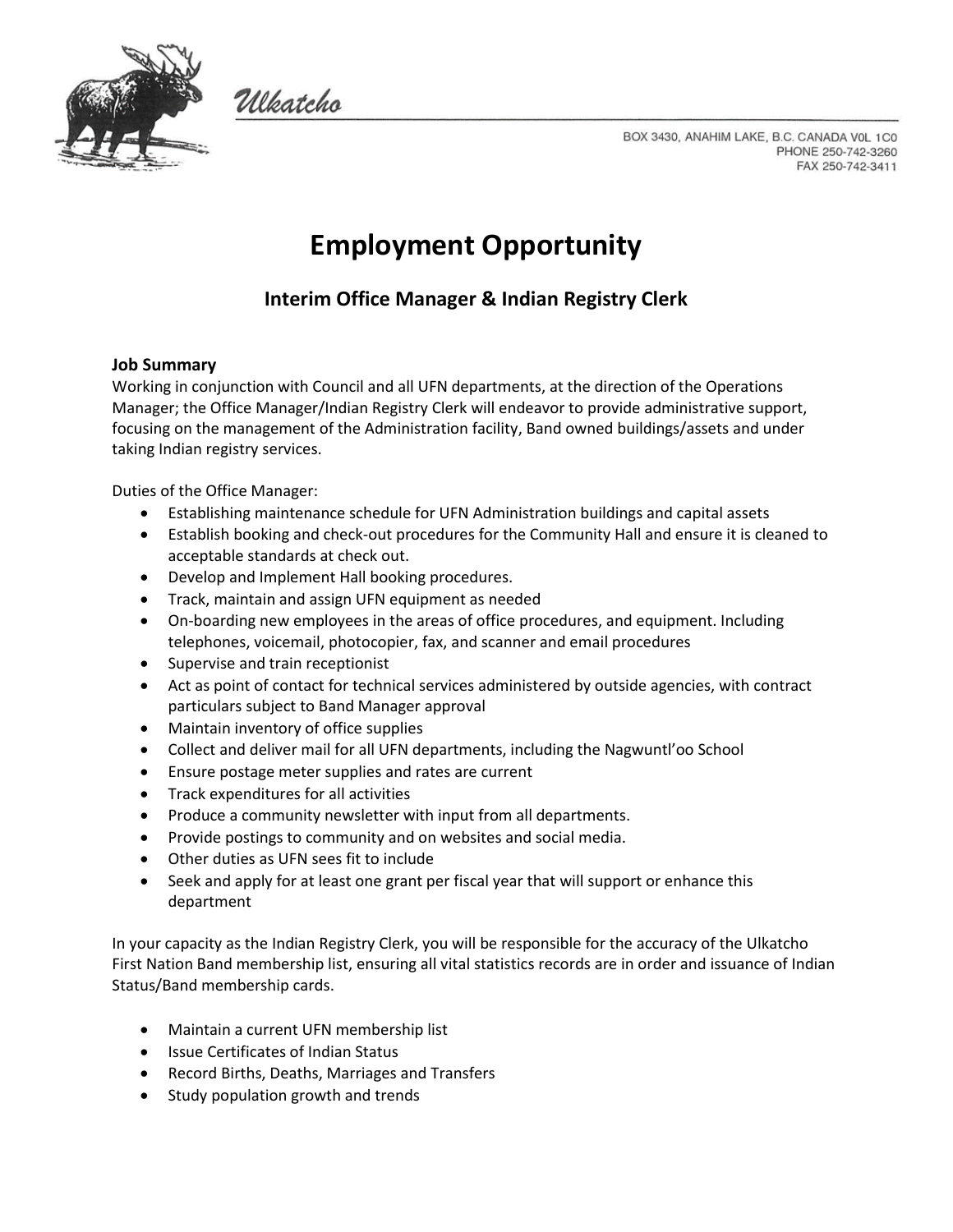- Correspondence that pertains to band membership
- Provide Estate and Wills resources and information to UFN membership
- Other duties as required.

#### **Qualifications**

- Bachelor's degree in Business Administration or MBA.
- Exceptional communication skills- Excellent verbal and written communication with 100% fluency in English, interpersonal skills, and ethical mindset.
- Minimum of two (2) year experience to the duties and responsibilities outlined above.
- Skill in computers and related software applications.
- Knowledge of the Indian Registry process, related policies and membership resources

### **Skills and Abilities**

- Good organizational skills
- Good at file management
- Adept to problem-solving and conflict resolution
- Able to communicate effectively (verbal and written);
- Strong ability in using MS Office including Word, Excel, PowerPoint, and Outlook;
- Demonstrated ability to successfully establish and maintain respectful, productive and cooperative working relationships
- Strong ethics and knowledge of confidentiality
- Familiar with the use of lamination machines.

## **Conditions of Employment**

- Must be able to obtain and maintain a Criminal Records Check
- Must be able to obtain and maintain a valid BC Driver's License
- Operates as part of a team and is flexible about the boundaries and functions of the job
- Good interpersonal skills with the ability to support individuals to access resources, and problem solve
- Strong administrative skills with attention to detail
- Intermediate skills with Microsoft Office (You are capable of using large number of functions and feel confident using the program)
- Ability to communicate clearly to individuals
- Good integrity and professionalism
- Strong team player with excellent teambuilding skills
- Lifestyle consistent with the importance and responsibilities of the position Creates an environment where open honest communication is valued and develops strong, cooperative relationships
- Quality Sets and attains quality standards that meet or exceed requirements
- Planning and Organizing Establishes and plans a clear course of action, involving others as appropriate, managing activities and monitoring results to accomplish specific goals and timetables
- Initiative Is a self-starter, seeking out or taking the initiative to get work done
- Maintains open and professional communications with co-workers, board members and all others who do business with the society or member bands
- Agree to abide by the UFN confidentiality policy